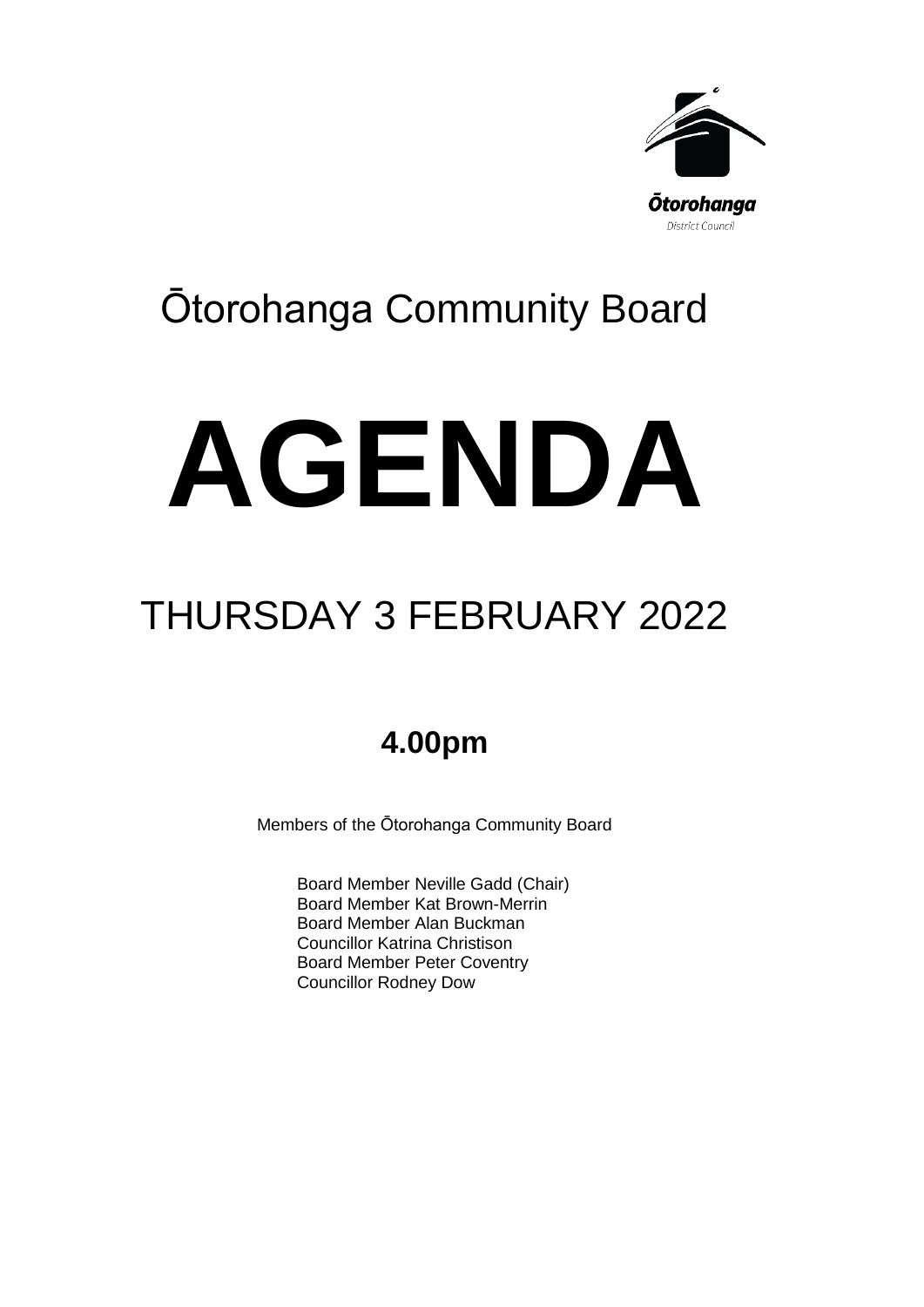### **ŌTOROHANGA COMMUNITY BOARD**

#### **THURSDAY 3 FEBRUARY 2022**

Notice is hereby given that an ordinary meeting of the Ōtorohanga Community Board will be held via Zoom on Thursday 3 February 2022 commencing at 4pm.

1 February 2022

**Tanya Winter CHIEF EXECUTIVE**

**AGENDA**

#### **ORDER OF BUSINESS: PAGE**

PRESENT

IN ATTENDANCE

APOLOGIES

DECLARATION OF INTEREST

PUBLIC FORUM

CONFIRMATION OF MINUTES – 4 NOVEMBER 2021

#### **REPORTS**

| ITEM 75                    | <b>CHAIRPERSONS REPORT - VERBAL</b>                                                                 |  |
|----------------------------|-----------------------------------------------------------------------------------------------------|--|
| ITEM 76                    | OTOROHANGA TOWN CONCEPT PLAN - PROJECT UPDATE + CONFIRMATION OF<br>COMMUNITY ADVISORY GROUP MEMBERS |  |
| ITFM 77                    | OTOROHANGA COMMUNITY BOARD MEETING DATES 2022                                                       |  |
| <b>BOARD MEMBER UPDATE</b> |                                                                                                     |  |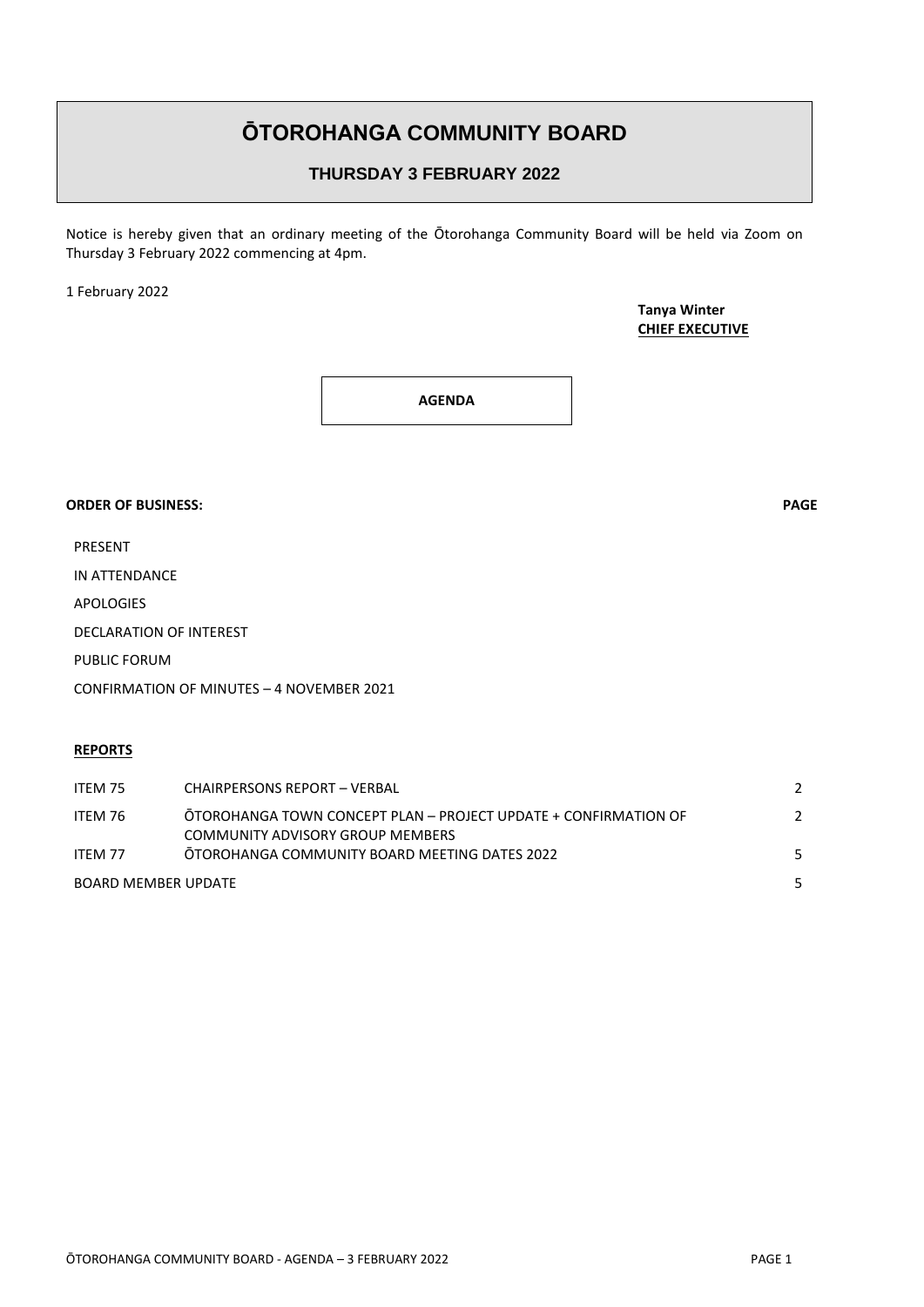#### **ITEM 75 CHAIRPERSONS REPORT – VERBAL**

**ITEM 76 ŌTOROHANGA TOWN CONCEPT PLAN – PROJECT UPDATE + CONFIRMATION OF COMMUNITY ADVISORY GROUP MEMBERS** 

**TO: CHAIR AND MEMBERS ŌTOROHANGA COMMUNITY BOARD**

**FROM: STRATEGIC ADVISOR**

**DATE: 3 FEBRUARY 2022**

#### **Relevant Community Outcomes**

- Engaged Ōtorohanga
- Liveable Ōtorohanga
- Thriving Ōtorohanga
- Vibrant Ōtorohanga



#### **EXECUTIVE SUMMARY**

Consultants have now been appointed to assist with the development of the Ōtorohanga Town Concept Plan (TCP). The consultant team is a collaboration involving Resilio Studio and WSP, with the lead being Gary Marshall, a Director of Resilio. The contract runs from February – September 2022. The Board will receive monthly reports on progress.

The first of the project deliverables involves finalising the project programme and engagement plan. These are due mid-February. These documents will have regard to COVID, and the need for flexibility given the changing environment in that regard.

Supporting the project are two advisory groups: a mana whenua group representing Nehenehenui Regional Management Committee – NRMC (which is part of Ngāti Maniapoto's governance structure); and a community advisory group. Membership of the Community Advisory Group (CAG) is to be confirmed by the Board. A Council project team has been established to support delivery of the project.

The purpose of this report is to provide the Board with an update on the TCP project and for the Board to confirm membership of the CAG.

#### **RECOMMENDATIONS**

That the Ōtorohanga Community Board:

- 1. Receives this report 'Ōtorohanga Town Concept Plan Project Update + Confirmation of Community Advisory Group Members';
- 2. Notes the appointment of Resilio Studio/WSP as the consultant team to support the delivery of the Ōtorohanga Town Concept Plan project;
- 3. Notes the establishment of the mana whenua advisory group, representing Nehenehenui Regional Management Committee;
- 4. Confirms the establishment of the Community Advisory Group with the following members:
	- Tamara Mateni
	- Kim van Straalen
	- Jo Butcher
	- Steven Wilshier
	- Tori Muller
	- Kat Payne
	- Karine Te Kanawa
	- Grant Matthews
	- Todd Ormsby;

And notes that additional members may be co-opted onto the Group as the project progresses.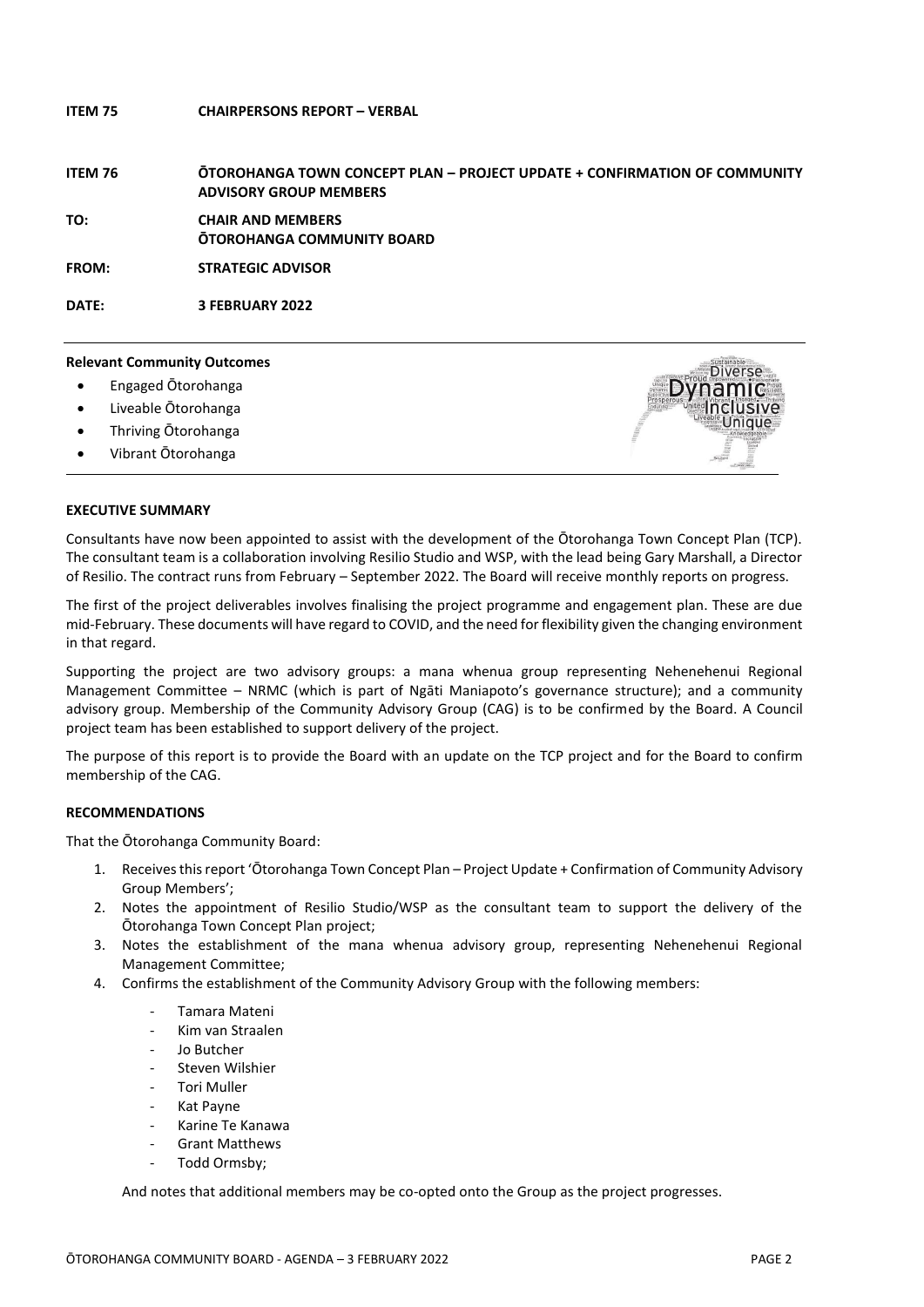#### **APPOINTMENT OF CONSULTANTS**

The nature and extent of the TCP project means that external resourcing support is required – typically in the form of consultants. In October/November Council staff ran a comprehensive process to secure a suitable consultant for the project. It was an open market process – called Request for Proposal (RFP) – which attracted nine high quality proposals from consultancy firms experienced with similar projects across New Zealand.

An evaluation panel made up of the Mayor, Ōtorohanga Community Board Chair and senior Council staff evaluated the proposals against an extensive set of criteria, with the top three ranked proposals being short-listed for further consideration. The short-listed consultants were invited to present to the Evaluation Panel, which had been enlarged to include two mana whenua representatives (from Nehenehenui Regional Management Committee). A preferred consultant was agreed, reference checks were completed and contract discussions undertaken.

The process successfully concluded with the appointment of a collaborative team from Resilio Studio and WSP. The Evaluation Panel were impressed with the quality of the proposal submitted, the approach to be taken and the calibre of the consultancy team. Particularly pleasing for the Evaluation Panel was the strong local (Ōtorohanga) connection with several members of the consultancy team. The team will be led by Gary Marshall, a Director of Resilio Studio.

The contract sets out the deliverables for the project (see below). The consultants have agreed to a collaborative, flexible approach to ensure best value and the ability to be flexible should the need to reprioritise actions/focus arise during the course of the project. The total budget for the project is currently set at \$300,000, and the consultant cost sits comfortably within this. Any agreed changes will need to have regard to budget limitations.

#### **PROJECT DELIVERABLES & TIMEFRAMES**

The primary output of the project is a plan that sets out a framework (blueprint) for the future development of Ōtorohanga Township and contains a prioritised list of actions to give effect to the plan. Through the 2021-31 Long Term Plan (LTP) Council has signaled a budget of \$2.1 million for implementation (to be split across future plans for Kāwhia and the balance rural areas of the Ōtorohanga District). The Ōtorohanga TCP is proposed to be adopted by Council before the local government elections in October of this year.

The Ōtorohanga TCP will include the following elements:

- A high level growth strategy for Ōtorohanga Township, with potential areas for future commercial, industrial and residential growth identified, evaluated and prioritised. The evaluation to include, but not be limited to, development potential, suitability and serviceability.
- A needs assessment for community facilities/spaces, including (but not necessarily limited to) a new town hall, upgraded swimming pool facilities and the development reserves/public spaces. A prioritised development plan reflecting the outcome of the needs assessment.
- A transport flow/origin/destination assessment within and through Ōtorohanga. Covering walking, cycling, public and private modes, and consider connectivity across modes. Consider/assess options (including benefit/costs) for separating through traffic from local destination traffic (with particular consideration to heavy vehicles). Include an assessment of CBD parking needs, practices and availability.
- A 'Main Street' enhancement/improvement plan centred on Maniapoto Street, with consideration given to verandas and building aesthetics as well as footpath and other public spaces. The improvement plan to be based around prioritised actions, place-making and crime prevention through environmental design (CPTED) principles and incorporate opportunities to visually reflect arts, culture and heritage consistent with the town/district.
- Options for the threshold treatment of the main entry points to Ōtorohanga on State Highways 3 and 39, and Kakamutu Road. The recommended treatment elements to cover aesthetics and safety, and visually reflect arts, culture and heritage consistent with the town/district.

The success of this project relies on extensive engagement with the Ōtorohanga community and key stakeholders. In that regard, the initial deliverables required from the consultants are a finalised project programme and engagement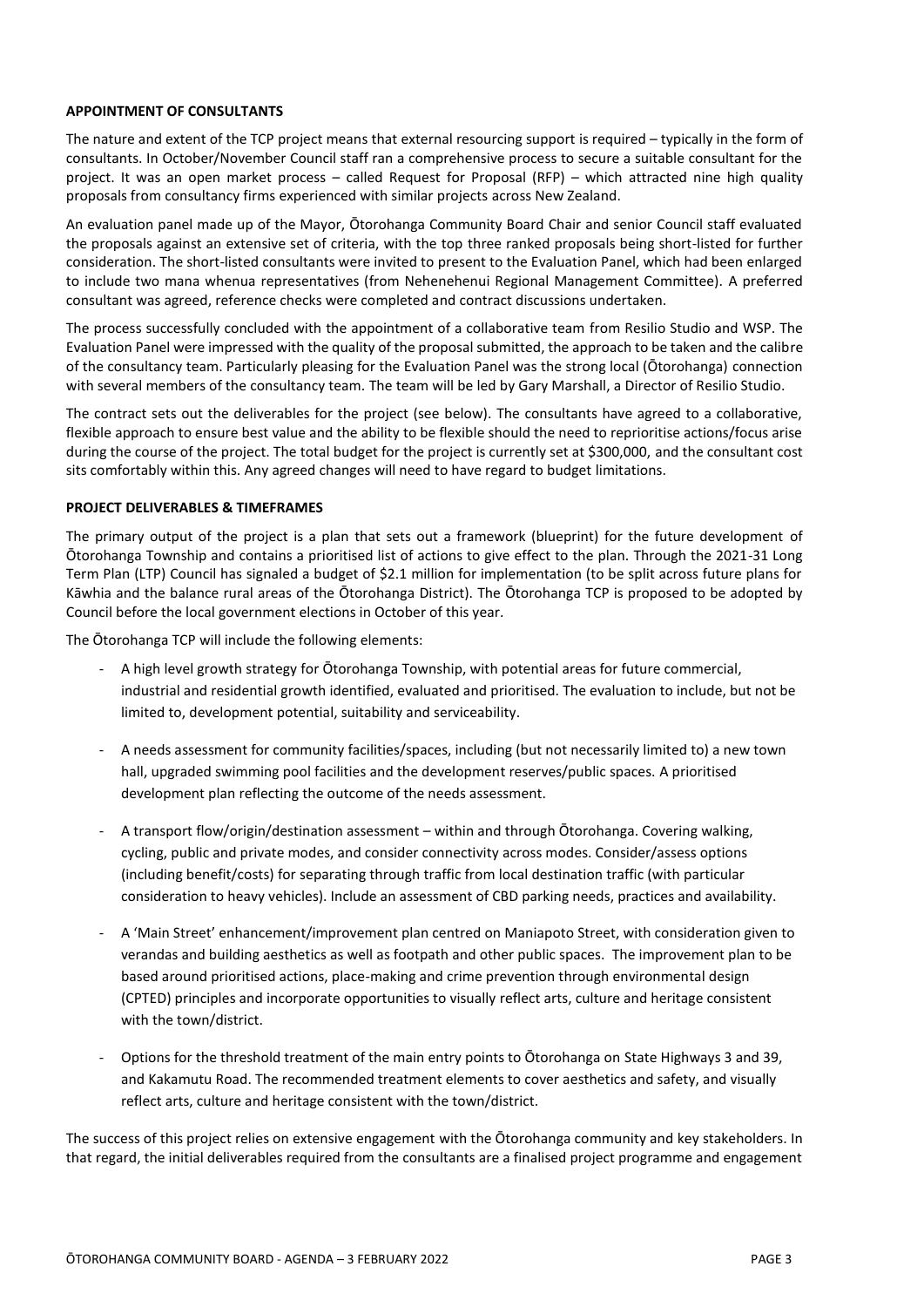plan. These are due by mid-February, and will have regard to COVID and the need for flexibility given the changing environment.

#### **ADVISORY GROUPS**

The establishment of the mana whenua and community advisory groups will augment, support and help promote the level of community and stakeholder engagement necessary for the successful delivery of this project. Importantly, both groups will provide advice to the project team, Community Board and Council:

- On the identification of and options to respond to issues, challenges and opportunities;
- To assist in defining the scope and direction of the key project deliverables;
- On shaping/testing the material for community engagement;
- On the relative priority of actions to be included in the draft TCP implementation plan.

While consensus on matters considered by both advisory groups is an ideal outcome, a diversity of views is to be expected. Ultimately, the final decisions rest with Council, but where there are differing views on matters these will be made known to Council before any final decisions are taken. Members of these advisory groups are free to attend Community Board and Council meetings, although any ability to speak will be at the discretion of the Chair/Mayor (in accordance with normal meeting protocols).

The Nehenehenui Regional Management Committee (NRMC) confirmed members of the mana whenua project advisory group. They are:

- Wikitōria Tāne
- Gabrielle Morgan-Logan
- Yvonne Mita
- Bill Paki
- Joe Elliot

Members of the community advisory group (CAG) are to be confirmed by the Board. Board and Council members and Council staff suggested over 30 people as potential members of the CAG. The following community members have agreed to participate:

- Tamara Mateni
- Kim van Straalen
- Jo Butcher
- Steven Wilshier
- Tori Muller
- Kat Payne
- Karine Te Kanawa
- Grant Matthews
- Todd Ormsby

Additional members may be co-opted onto the CAG as the project progresses.

Both advisory groups will meet as required. While these meetings will not be open to the public, Board/Council elected members will have the opportunity to attend if they wish.

#### **CONCLUSION**

With the confirmation of the CAG membership, all elements are now in place to proceed with the development of the Ōtorohanga Town Concept Plan.

The Board will receive monthly reports on progress, as well as participating in and directing key aspects/phases of the project.

Ross McNeil

#### **STRATEGIC ADVISOR**